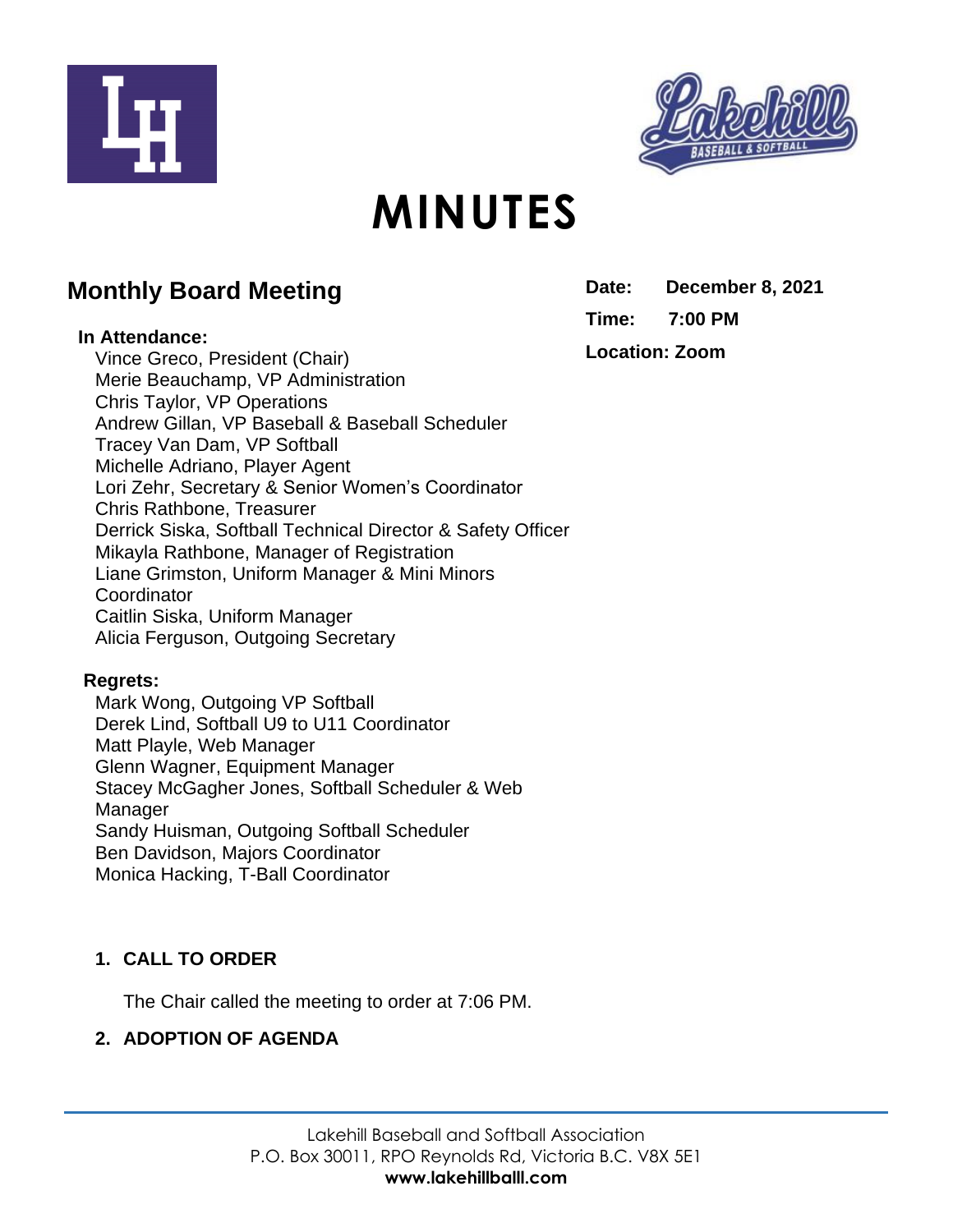That the agenda be approved as circulated. **Carried**.

### **3. APPROVAL OF MINUTES**

#### **3.1 Minutes of the Monthly Board meeting held November 10, 2021**

#### **MOTION:**

#### **Moved by** Chris T

#### **Seconded by** Mikayla

That the Minutes of the Monthly Board meeting held November 10, 2021, be approved as circulated. **Carried**.

#### **3.2 Minutes of the AGM held November 24, 2021 - FYI**

That any errors or omissions be identified – to be approved at AGM 2022.

#### **4. UNFINISHED BUSINESS**

#### **4.1 Action Items – Ongoing List (for information)**

#### **5. CORRESPONDENCE**

| Correspondence included: |                                                                                                                                                          | <b>Responsible</b>                          | <b>Date</b><br>mm/dd/yy |
|--------------------------|----------------------------------------------------------------------------------------------------------------------------------------------------------|---------------------------------------------|-------------------------|
|                          | Communication about equipment bag<br>organization and equipment needs for winter<br>clinics; also equipment inventory and purchases<br>for spring season | Glenn, Vince, Derrick<br>S, Chris T, Tracey | Dec 8, 2021             |
|                          | Registration set up and messaging for Winter<br><b>Clinics Registration</b>                                                                              | Andrew, Mikayla,<br>Matt, Tracey            |                         |

#### **6. REPORTS**

#### **6.1 Financial Update (Chris R)**

| Discussion included:                                                                                                                | <b>Responsible</b> | <b>Date</b><br>mm/dd/yy |
|-------------------------------------------------------------------------------------------------------------------------------------|--------------------|-------------------------|
| Discussion and approval of 2021/22 Budget and<br><b>Registration Forecast</b><br><b>Moved by Lori</b><br><b>Seconded by Chris T</b> |                    |                         |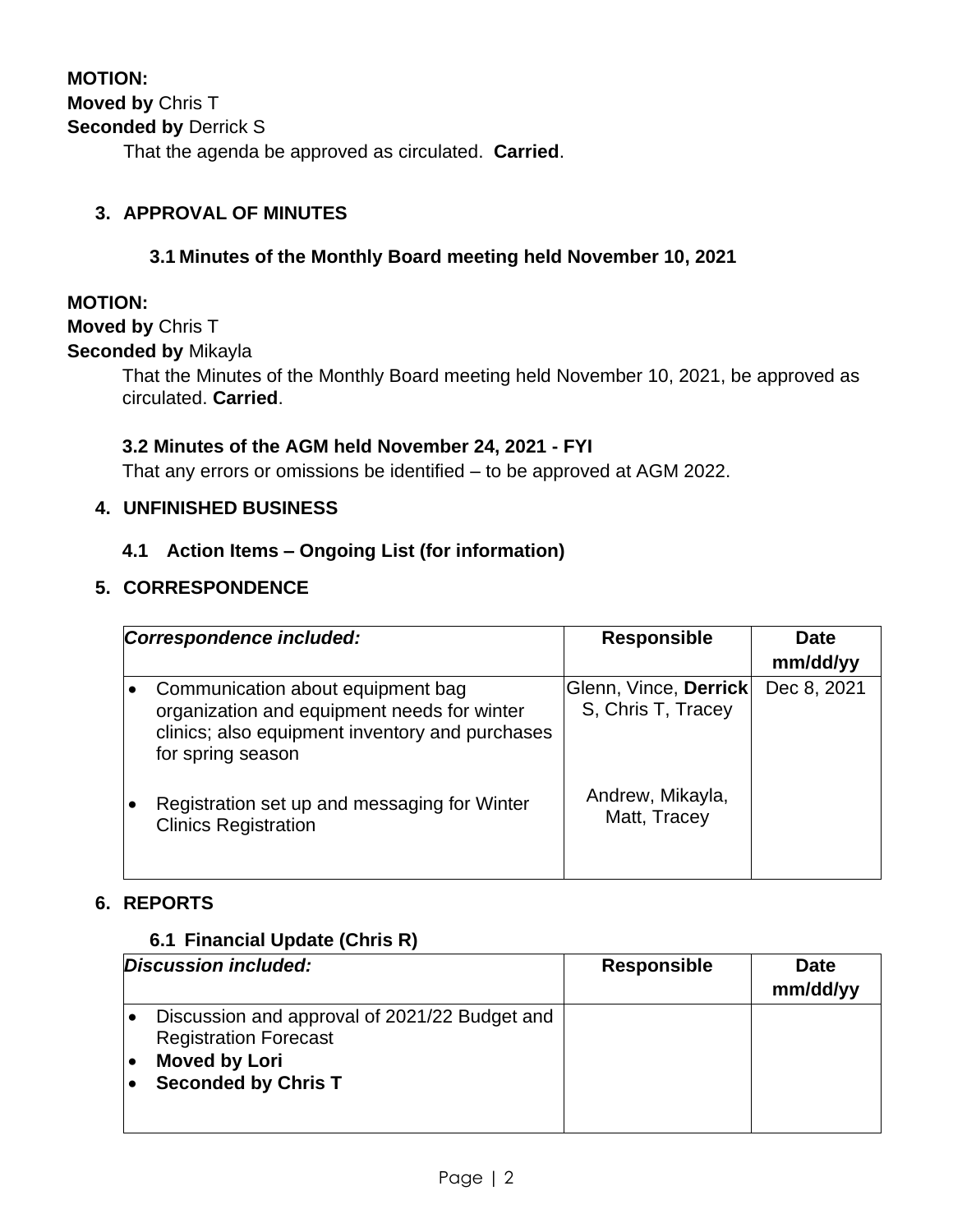| Consideration for fundraising fee/park<br>improvement fee versus rolling into registration<br>fee<br><b>Consideration for other SVI Softball Fees</b><br>Consideration for Chocolate Fundraiser (30%<br>families in 2019) | Chris R<br>Lori<br>Andrew | Dec 8, 2021 |
|---------------------------------------------------------------------------------------------------------------------------------------------------------------------------------------------------------------------------|---------------------------|-------------|
| Establishment of a Finance Committee<br>consisting of Treasurer (Chair), President, VP<br>Operations, BB- Eric Nelson, SB - Tracey Van<br>Dam                                                                             | Chris R                   | Dec 8, 2021 |

# **6.2 Softball Program Update (Tracey)**

| Discussion included:                           | <b>Responsible</b> | <b>Date</b><br>mm/dd/yy |
|------------------------------------------------|--------------------|-------------------------|
| Winter Gym Session organization (coaches,      |                    | -                       |
| times); 15B team formed; 13B team interest $-$ |                    |                         |
| to be finalized in new year                    |                    |                         |

# **6.3 Baseball Program Update (Chris T/Andrew)**

| Discussion included:                                                                                                 | <b>Responsible</b> | <b>Date</b><br>mm/dd/yy |
|----------------------------------------------------------------------------------------------------------------------|--------------------|-------------------------|
| Winter Gym Session organization (AJ & Nick)<br>Nazar to lead)<br>Identified spring, invitational, district, city and |                    |                         |
| allstar tournaments for 2022                                                                                         |                    |                         |

# **6.4 Operations Update (Chris T)**

| Discussion included:                  | <b>Responsible</b>       | <b>Date</b><br>mm/dd/yy |
|---------------------------------------|--------------------------|-------------------------|
| Batting cage tarp replacement project | $\overline{\phantom{0}}$ |                         |

# **6.5 Admin Update (Vince/Merie )**

| Discussion included:                            | <b>Responsible</b> | <b>Date</b><br>mm/dd/yy |
|-------------------------------------------------|--------------------|-------------------------|
| Transitioning from Vince to Merie: info@, keys, |                    |                         |

# **7. NEW BUSINESS**

#### **7.1 2022 Meeting Schedule and Format (Vince)**

| Discussion included: | <b>Responsible</b> | Date     |
|----------------------|--------------------|----------|
|                      |                    | mm/dd/yy |